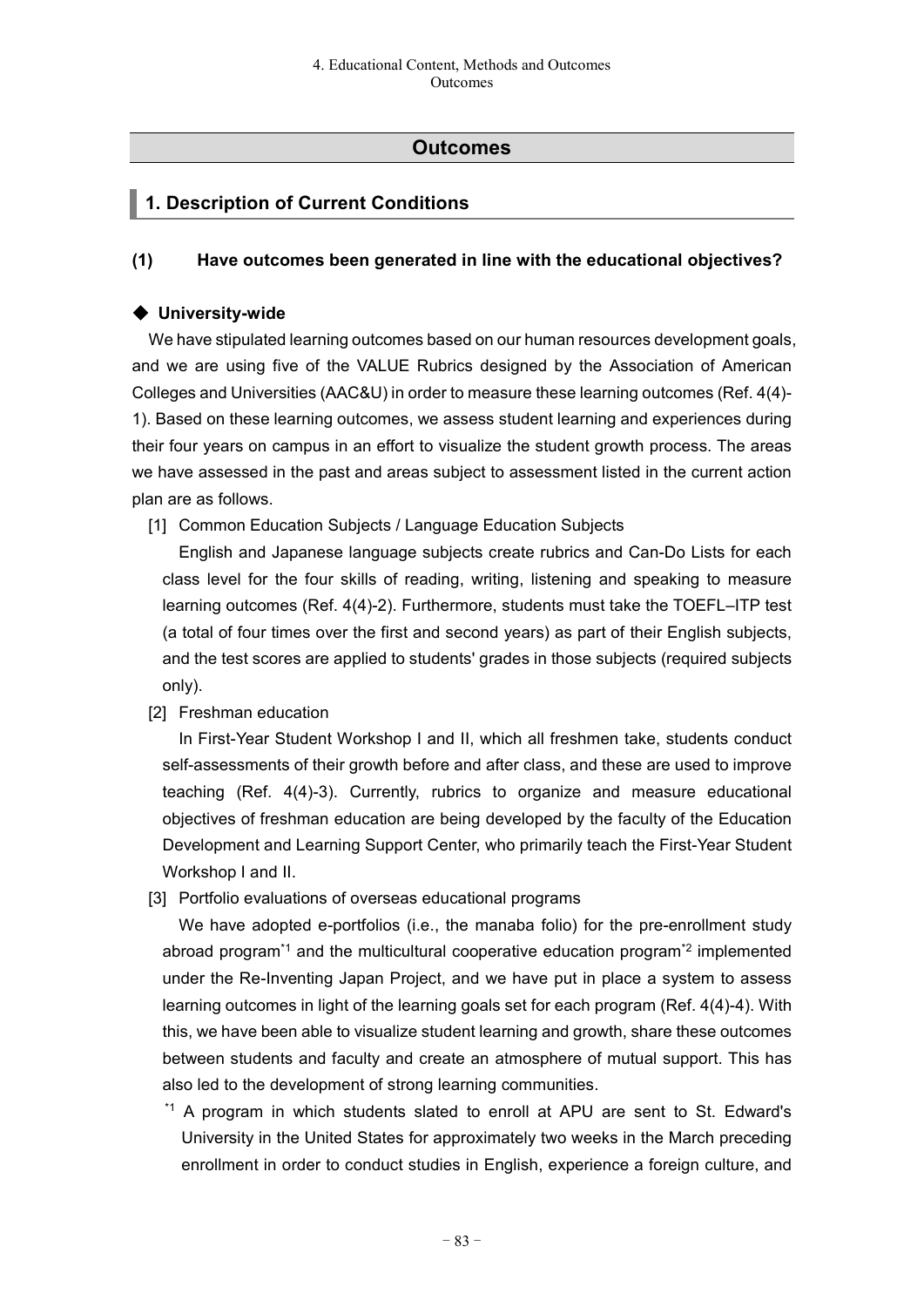encourage them to draw up four-year plans for their studies at APU.

\*2 A program in which second-year APU students are sent to St. Edward's University in the United States to take classes, after which they are dispatched to Thailand and/or Malaysia to conduct field work and engage in collaborative learning with students from St. Edward's University.

The following points can be raised with respect to the assessment indicators for educational objectives.

[1] Study time outside of class

To achieve our educational objectives, we use the various systems explained in Section 4-(3) (Methods of Instruction). Recognizing the importance of increasing the amount of time that students spending on studying outside of class, to focus primarily on review and preparation, we have defined study time outside of class as an assessment indicator. Overall, APU students spend more time studying outside of class than students at other Japanese universities; however, as shown below, international students study even more than domestic students.

APU-Domestic / APU-International / Japanese University Average

| $~1$ hour: | 32% | 9%  | 66.8% |
|------------|-----|-----|-------|
| 1-2 hours: | 35% | 33% |       |
| 2-3 hours: | 20% | 26% |       |
| 3-4 hours: | 6%  | 13% | 33.2% |
| 4-5 hours: | 3%  | 12% |       |
| 5+ hours:  | 2%  | 5%  |       |

[2] Status of participants in overseas educational programs

For international students, coming to Japan is considered study abroad, so domestic students are the focus of this evaluation indicator. In AY2013, 316 domestic students participated in overseas educational programs.

At APU, the Freshman Survey and the Student Life Survey, a survey that targets all students, are conducted online, and the response rates for these surveys are higher than 90% for the former and just under 40% for the latter. Based on the data from these surveys (e.g., where APU ranked among the students preferences, concerns and expectations that students have at the time of enrollment etc.) and post-admission student grades, activities and job placement status, we strive to analyze the student situation.

With regard to post-graduation evaluations, networks of alumni are being strengthened in each country and region, and information is being collected from these alumni as needed through events in each region.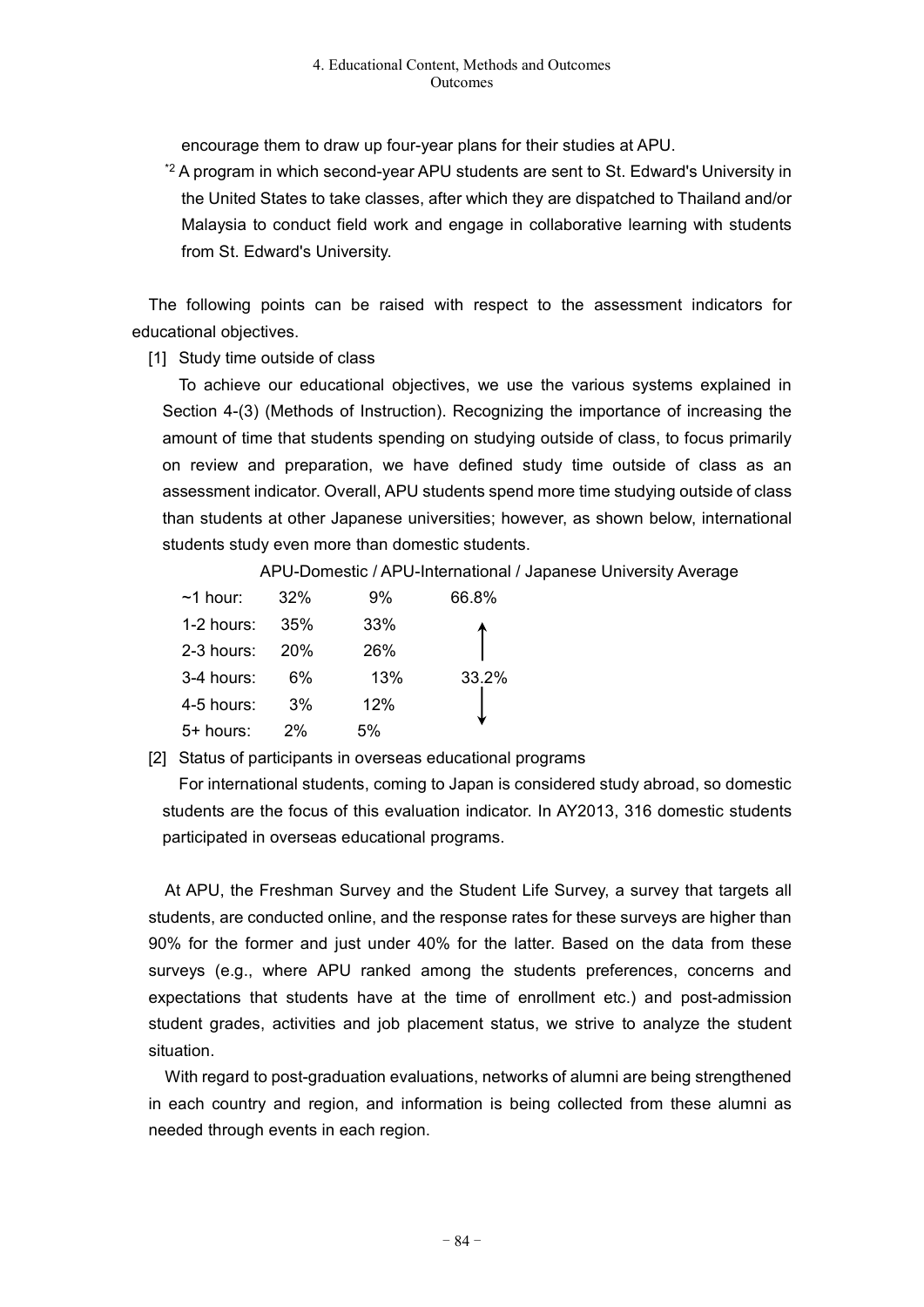## ◆ **College of Asia Pacific Studies**

Looking at the results of the Class Evaluation Survey, the levels of satisfaction and understanding are as outlined below, and we believe we are achieving generally appropriate educational outcomes.

|               | Average      | Level of Understanding |         |         |           |          |  |
|---------------|--------------|------------------------|---------|---------|-----------|----------|--|
|               | Level of     | $0 - 20%$              | $~10\%$ | $~10\%$ | $~1.80\%$ |          |  |
|               | Satisfaction |                        |         |         |           | $~100\%$ |  |
| SP13,         | 78.6%        | 2.1%                   | 5.2%    | 19.2%   | 43.5%     | 27.5%    |  |
| Undergraduate |              |                        |         |         |           |          |  |
| 13FA,         | 83.2%        | 1.5%                   | 3.8%    | 19.0%   | 40.8%     | 32.6%    |  |
| Undergraduate |              |                        |         |         |           |          |  |

## ◆ **College of International Management**

APM is undertaking assurance of quality (AOL) initiatives as part of the AACSB accreditation process. In particular, the College utilizes a Curriculum Alignment Matrix (CAM) to measure learning objectives and has formulated improvement plans for the curriculum and class content. More specifically, the following initiatives have been planned (Ref. 4(4)-5).

- Set Business Ethics as a Core Subject under the next round of curriculum reforms
- Set International Management as a Core Subject under the next round of curriculum reforms
- Incorporate more practical and international elements into Core Subject and Major Subject content

Furthermore, looking at the results of the Class Evaluation Survey, the levels of satisfaction and understanding are as outlined below, and we believe we are achieving generally appropriate educational outcomes.

|                 | Average    | Level of Understanding |         |         |           |          |
|-----------------|------------|------------------------|---------|---------|-----------|----------|
|                 | Level of   |                        |         |         |           |          |
|                 | Satisfacti | $0 - 20%$              | $~10\%$ | $~10\%$ | $~1.80\%$ | $~100\%$ |
|                 | on         |                        |         |         |           |          |
| 2013,<br>Spring | 73.1%      | 3.3%                   | 5.3%    | 19.7%   | 39.6%     | 29.3%    |
| Undergraduate   |            |                        |         |         |           |          |
| Fall<br>2013,   | 76.1%      | 2.2%                   | 4.7%    | 16.7%   | 40.8%     | 32.6%    |
| Undergraduate   |            |                        |         |         |           |          |

# ◆ **Graduate School of Asia Pacific Studies**

Looking at the results of the Class Evaluation Survey, the levels of satisfaction and understanding are as outlined below, and we believe we are achieving generally appropriate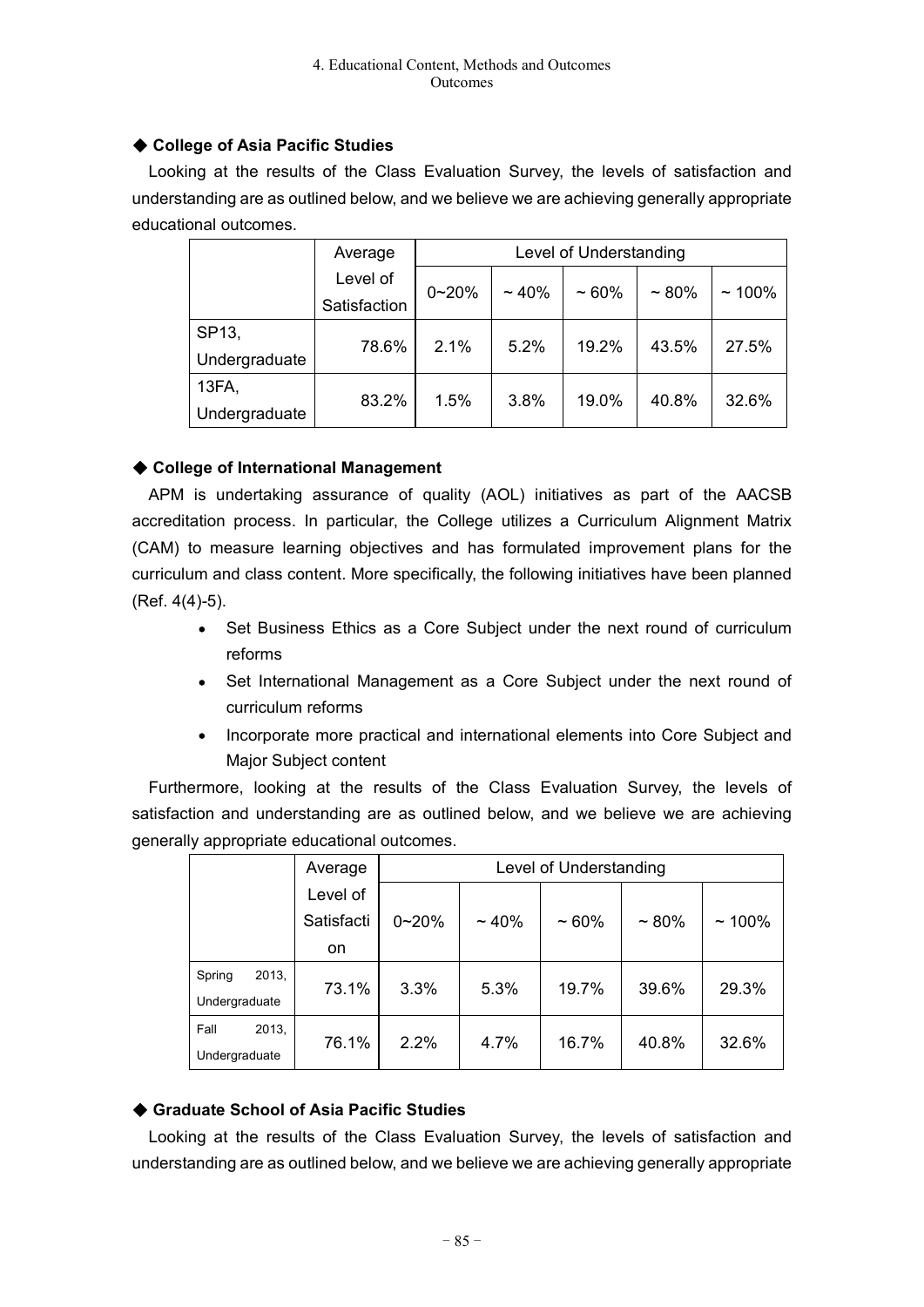|                 |                   | Average    |           |            | Level of Understanding |          |          |
|-----------------|-------------------|------------|-----------|------------|------------------------|----------|----------|
|                 |                   | Level of   |           |            |                        |          |          |
|                 | Category          | Satisfacti | $0 - 20%$ | $\sim$ 40% | $~1$ 60%               | $~1$ 80% | $~100\%$ |
|                 |                   | on         |           |            |                        |          |          |
|                 | <b>GSA Common</b> | 94.2%      | 0.0%      | 0.0%       | 0.0%                   | 34.6%    | 63.5%    |
|                 | <b>APS</b>        | 100.0%     | 0.0%      | 0.0%       | 0.0%                   | 27.6%    | 72.4%    |
| Spring<br>2013, | <b>ICP</b>        | 93.4%      | 0.0%      | 0.9%       | 0.9%                   | 17.0%    | 77.4%    |
| Graduate        | <b>GSA/GSM</b>    | 84.8%      | 1.5%      | 6.1%       | 6.1%                   | 36.4%    | 48.5%    |
|                 | Common            |            |           |            |                        |          |          |
|                 | <b>GSAD</b>       | 100.0%     | 0.0%      | 0.0%       | 0.0%                   | 50.0%    | 50.0%    |
|                 | <b>GSA Common</b> | 96.4%      | 0.0%      | 0.0%       | 2.4%                   | 23.8%    | 67.9%    |
|                 | <b>APS</b>        | 100.0%     | 0.0%      | 0.0%       | 0.0%                   | 28.6%    | 71.4%    |
| Fall 2013,      | <b>ICP</b>        | 95.5%      | 0.0%      | 0.6%       | 2.6%                   | 26.0%    | 64.9%    |
| Graduate        | GSA/GSM           | 86.5%      | 1.4%      | 0.0%       | 17.6%                  | 39.2%    | 40.5%    |
|                 | Common            |            |           |            |                        |          |          |
|                 | <b>GSAD</b>       | 100.0%     | 0.0%      | 0.0%       | 0.0%                   | 42.9%    | 57.1%    |

educational outcomes.

\* GSA Common: Common Subjects in the Graduate School of Asia Pacific Studies Masters Programs

- \* APS: Major in Asia Pacific Studies ICP: Major in International Cooperation Policy
- GSA/GSM Common: Common Subjects in the Graduate School of Asia Pacific Studies Master's Programs and the Graduate School of Management
- GSAD: Graduate School of Asia Pacific Studies Doctoral Program

# ◆ **Graduate School of Management**

GSM is undertaking assurance of learning (AOL) initiatives as part of the AACSB accreditation process. In particular, the School utilizes a Curriculum Alignment Matrix (CAM) to measure learning objectives and has formulated improvement plans for the curriculum and class content. More specifically, the following initiatives have been planned (Ref. 4(4)- 6).

- Observe student learning under and analyze the effectiveness of the new curriculum adopted in AY2014
- Implement all items listed in "Future Actions (AY2013 2018)", such as strengthening business ethics

Furthermore, looking at the results of the Class Evaluation Survey, the levels of satisfaction and understanding are as outlined below, and we believe we are achieving generally appropriate educational outcomes.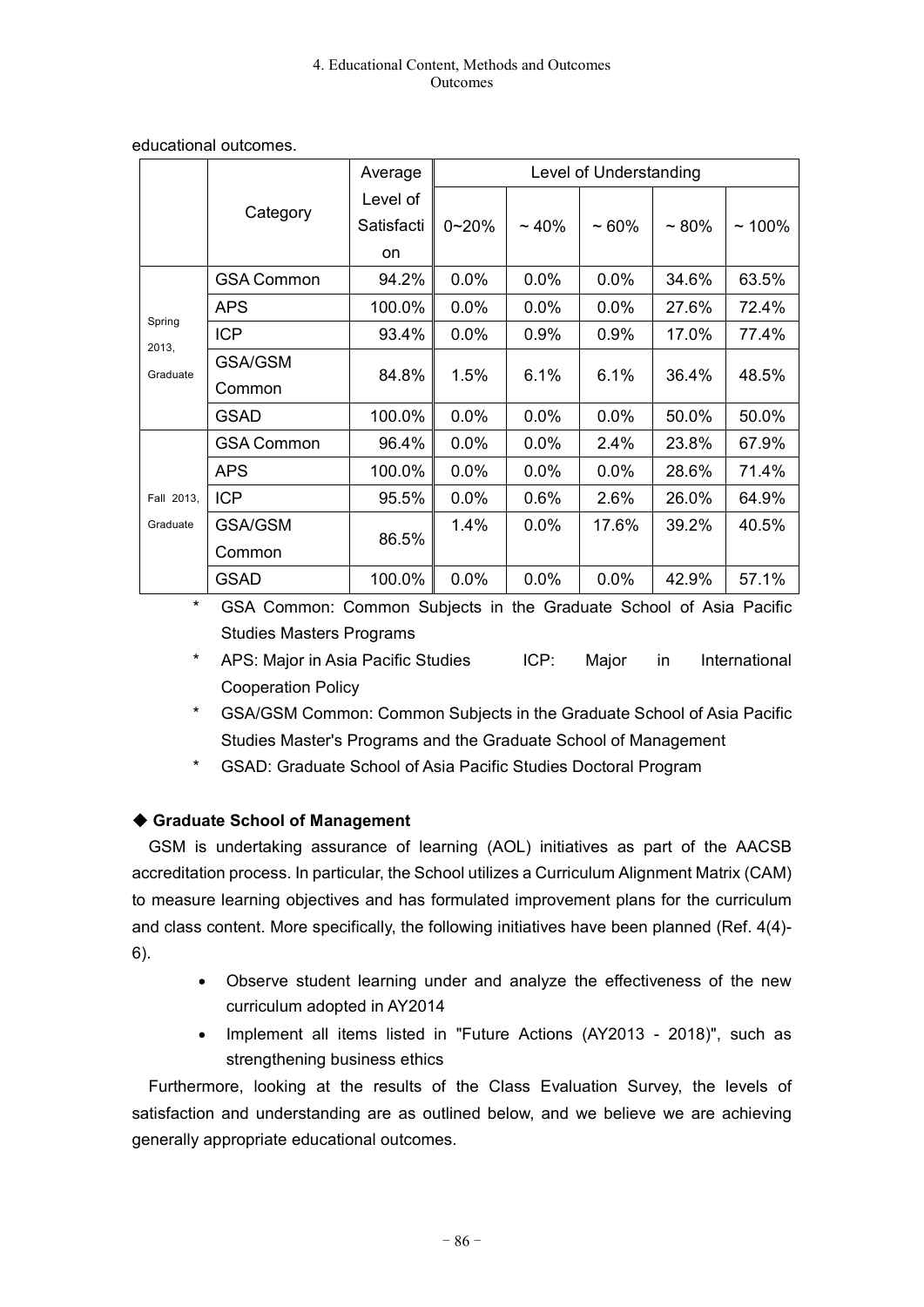|            |                |          |                |         | Level of Understanding |           |          |
|------------|----------------|----------|----------------|---------|------------------------|-----------|----------|
|            |                | e Level  |                |         |                        |           |          |
|            | Category       | οf       | $0^{\sim}20\%$ | $~10\%$ | $~10\%$                | $~1.80\%$ |          |
|            |                | Satisfac |                |         |                        |           | $~100\%$ |
|            |                | tion     |                |         |                        |           |          |
| Spring     | <b>GSM</b>     | 89.1%    | 1.4%           | 0.0%    | 8.8%                   | 40.8%     | 49.0%    |
| 2013,      | <b>GSA/GSM</b> | 84.8%    | 1.5%           | 6.1%    | 6.1%                   | 36.4%     | 48.5%    |
| Graduate   | Common         |          |                |         |                        |           |          |
| Fall 2013, | <b>GSM</b>     | 86.7%    | 0.0%           | 2.0%    | 4.0%                   | 44.7%     | 49.3%    |
| Graduate   | <b>GSA/GSM</b> | 86.5%    | 1.4%           | $0.0\%$ | 17.6%                  | 39.2%     | 40.5%    |
|            | Common         |          |                |         |                        |           |          |

GSM: Graduate School of Management subjects

\* GSA/GSM Common: Common Subjects in the Graduate School of Asia Pacific Studies Master's Programs and the Graduate School of Management (same as above)

# **(2) Is degree conferral (graduation / completion assessment) adequately implemented?**

As previously described, degree conferral procedures are conducted in accordance with degree conferral standards based on the Standards for the Establishment of Universities.

# ◆ **University-wide**

In accordance with the Ritsumeikan Asia Pacific University University Regulations and the Ritsumeikan Asia Pacific University Higher Degree Regulations, the conferral of bachelor's degrees is decided by the President upon deliberation by the Division of Academic Affairs Meeting and the Faculty Council (Ref. 4(4)-7, Article 30; Ref. 4(4)-8, Article 7). The Ritsumeikan Asia Pacific University Faculty Council Regulations stipulate the Graduation Assessment Committee as the expert committee for deliberating student graduation, and said committee deliberates graduation on behalf of the Faculty Council. The results of these deliberations are reported to the Faculty Council (Ref. 4(4)-9, Article 3).

In accordance with the Ritsumeikan Asia Pacific University University Regulations and the Ritsumeikan Asia Pacific University Higher Degree Regulations, the conferral of master's and doctoral degrees is decided by the President upon deliberations by the Degree Committee set forth in Article 5 of said regulations, the Division of Academic Affairs Meeting, and the Faculty Council (Ref. 4(4)-7, Article 31; Ref. 4(4)-8, Articles 10 and 15). The Ritsumeikan Asia Pacific University Graduate School Faculty Council Regulations stipulate the Completion Assessment Committee as the expert committee for deliberating graduate student completion, and said committee deliberates completion on behalf of the Graduate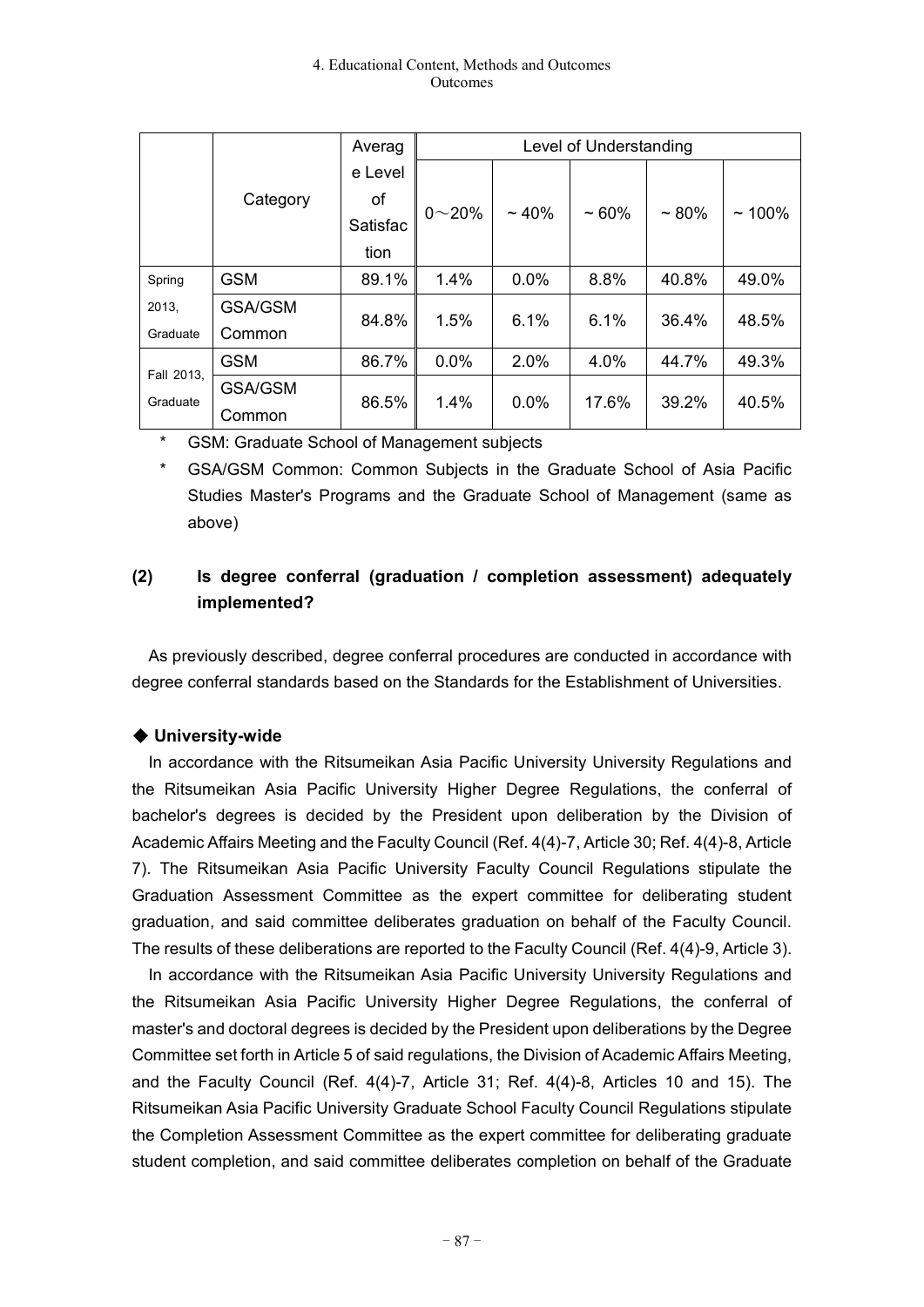School Faculty Council. The results of these deliberations are reported to Graduate School Faculty Council (Ref. 4(4)-10, Article 3).

## ◆ **College of Asia Pacific Studies**

The following subjects were established to enable students to integrate their learning: Major Seminar I / Major Seminar II (both 3rd-year subjects) and Research Seminar / Undergraduate Thesis (both 4th-year subjects). These subjects are not required for graduation, but 84.7% of those students who take Research Seminar go on to take Undergraduate Thesis. Of those students, 70% submit a thesis.

The status of degree conferral and job placement/advancement for September 2013 and March 2014 graduates is as follows.

September 2013 graduation: Graduation from the Accelerated Graduation Program for especially outstanding students

|                                               | <b>Total</b> | 6th sem.<br>graduation* | 7th sem.<br>graduation* | 8th sem.<br>graduation | 9th sem.<br>or higher<br>graduation | 8th sem.<br>graduation<br>rate |
|-----------------------------------------------|--------------|-------------------------|-------------------------|------------------------|-------------------------------------|--------------------------------|
| <b>Students</b><br>eligible for<br>graduation | 272          | $\overline{2}$          | 1                       | 129                    | 140                                 |                                |
| <b>Successful</b><br>graduates                | 170          | $\overline{2}$          | 1                       | 106                    | 61                                  | 82.17%                         |
| <b>Unsuccessful</b><br>graduates              | 102          | 0                       | 0                       | 23                     | 79                                  |                                |

March 2014 graduation: Graduation from the Accelerated Graduation Program for especially outstanding students

|                                               | <b>Total</b> | 6th sem.<br>graduation* | 7th sem.<br>graduation* | 8th sem.<br>Graduation | 9th sem.<br>or higher<br>graduation | 8th sem.<br>graduation<br>rate |
|-----------------------------------------------|--------------|-------------------------|-------------------------|------------------------|-------------------------------------|--------------------------------|
| <b>Students</b><br>eligible for<br>graduation | 483          | 0                       | 0                       | 383                    | 100                                 |                                |
| Successful<br>graduates                       | 351          | 0                       | 0                       | 300                    | 51                                  | 78.33%                         |
| <b>Unsuccessful</b><br>graduates              | 132          | 0                       | 0                       | 83                     | 49                                  |                                |

Job placement/advancement of September 2013 and March 2014 graduates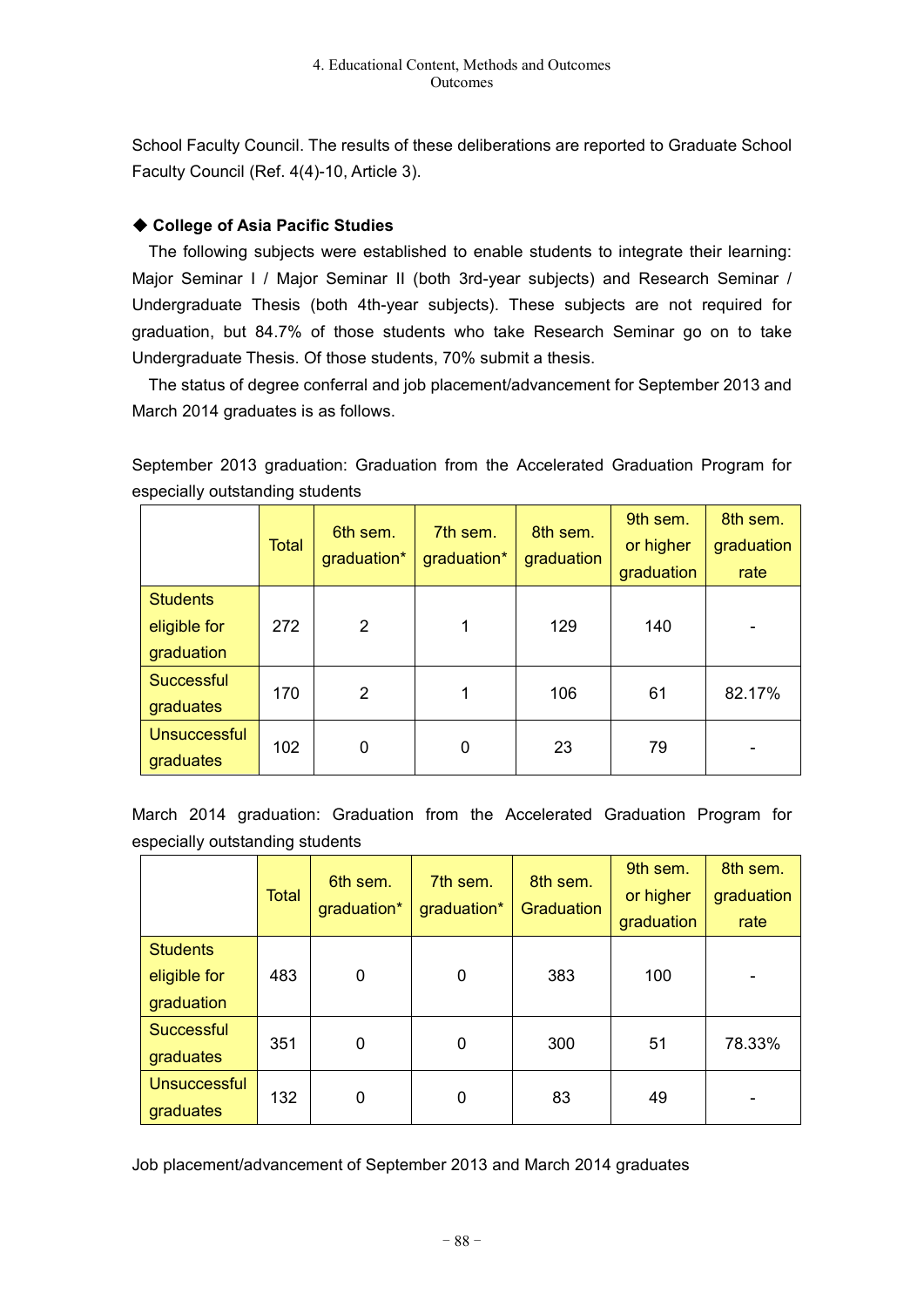| <b>Graduates</b> | Successful | <b>Students</b> | Other | <b>Unknown</b> |
|------------------|------------|-----------------|-------|----------------|
|                  | hires      | advancing to    |       |                |
|                  |            | other           |       |                |
|                  |            | schools         |       |                |
| 521              | 336        | 32              | 116   |                |

## Job placement rate: 94.92% (Ratio of successful hires to job-seekers)

- 1: The number of job-seekers was 354.
- 2: Job-seekers refer to students scheduled for graduation who are seeking employment.

Successful hires: This figure includes students successfully hired (as a private company employee, public servant or faculty member), those who continue their studies while seeking employment, and those work in a family business, sign a professional sports contract or start a business.

Students advancing to other schools: This figure includes students advancing to graduate schools in Japan, universities or graduate schools in other countries, other universities and various other post-secondary schools.

Other: This figure refers to individuals who return to their home country and individuals who are preparing for certification testing, applying to a graduate school or continuing their job search as well as those with no intention of searching for employment.

Unknown: Students with an unclear status, working part-time or studying abroad etc.

# ◆ **College of International Management**

The following subjects were established to enable students to integrate their learning: Major Seminar I / Major Seminar II (both 3rd-year subjects) and Research Seminar / Undergraduate Thesis (both 4th-year subjects). These subjects are not required for graduation, but 79.1% of those students who take Research Seminar go on to take Undergraduate Thesis. Of those students, 65.5% submit a thesis.

The status of degree conferral and job placement/advancement for September 2013 and March 2014 graduates is as follows.

September 2013 graduation: Graduation from the Accelerated Graduation Program for especially outstanding students

|                                 | <b>Total</b> | 6th sem.<br>graduation* | 7th sem.<br>graduation* | 8th sem.<br>graduation | 9th sem.<br>or higher<br>graduation | 8th sem.<br>graduation<br>rate |
|---------------------------------|--------------|-------------------------|-------------------------|------------------------|-------------------------------------|--------------------------------|
| <b>Students</b><br>eligible for | 386          | 2                       |                         | 268                    | 115                                 | -                              |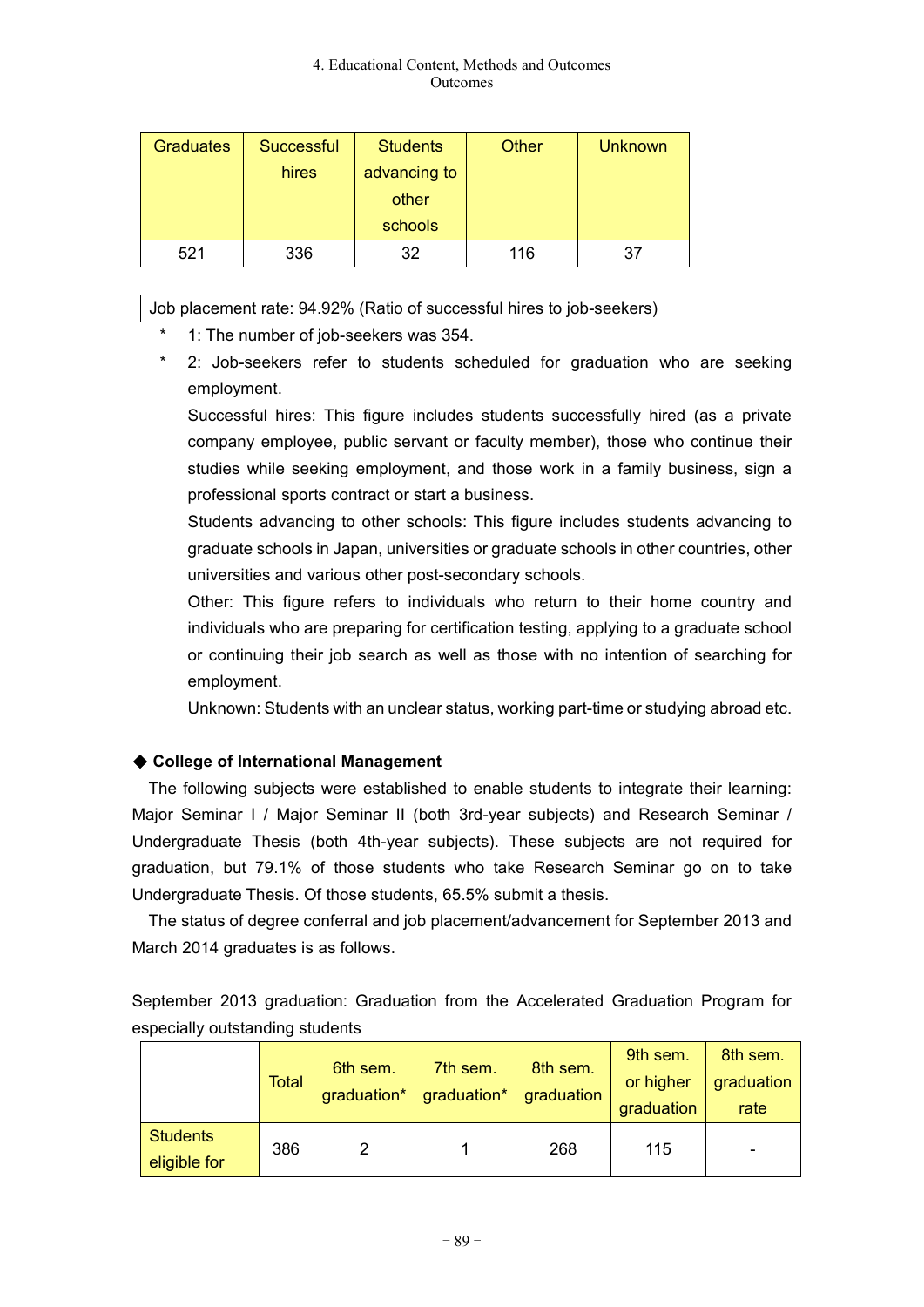| graduation                       |     |   |     |    |        |
|----------------------------------|-----|---|-----|----|--------|
| Successful<br>graduates          | 273 | າ | 227 | 43 | 84.70% |
| <b>Unsuccessful</b><br>graduates | 113 |   | 41  | 72 | -      |

March 2014 graduation: Graduation from the Accelerated Graduation Program for especially outstanding students

|                                               | <b>Total</b> | 6th sem.<br>graduation* | 7th sem.<br>graduation* | 8th sem.<br>graduation | 9th sem.<br>or higher<br>graduation | 8th sem.<br>graduation<br>rate |
|-----------------------------------------------|--------------|-------------------------|-------------------------|------------------------|-------------------------------------|--------------------------------|
| <b>Students</b><br>eligible for<br>graduation | 411          | 0                       | 5                       | 300                    | 106                                 |                                |
| <b>Successful</b><br>graduates                | 324          | 0                       | 5                       | 255                    | 64                                  | 85.00%                         |
| <b>Unsuccessful</b><br>graduates              | 87           | 0                       | 0                       | 45                     | 42                                  |                                |

## Job placement/advancement of September 2013 and March 2014 graduates

| <b>Graduates</b> | Successful | <b>Students</b> | Other | <b>Unknown</b> |
|------------------|------------|-----------------|-------|----------------|
|                  | hires      | advancing to    |       |                |
|                  |            | other           |       |                |
|                  |            | schools         |       |                |
| 597              | 359        | 40              | 117   | 81             |

Job placement rate: 93.01% (Ratio of successful hires to job-seekers)

\*1: The number of job-seekers was 386.

# ◆ **Graduate School of Asia Pacific Studies**

Evaluation standards for theses and dissertations required to complete Master's and Doctoral Programs are established, and are clearly presented to students as part of degree conferral policies in the Graduate Academic Handbook. The status of master's and doctoral degree conferrals over the past three years are shown below (Ref. 4(4)-11, p.19; Ref. 4(4)- 11, p.77).

Number of students obtaining degrees/Percentage of degrees awarded

| Program/Major | 0011<br>ZUII | 2011<br>ZU II | 2012               | 2012            | 2013     | 2013 |
|---------------|--------------|---------------|--------------------|-----------------|----------|------|
|               | ິບເ          | -<br>EΛ       | en<br>$\mathbf{v}$ | EΛ<br>$-\Delta$ | eп<br>υ٢ | FA   |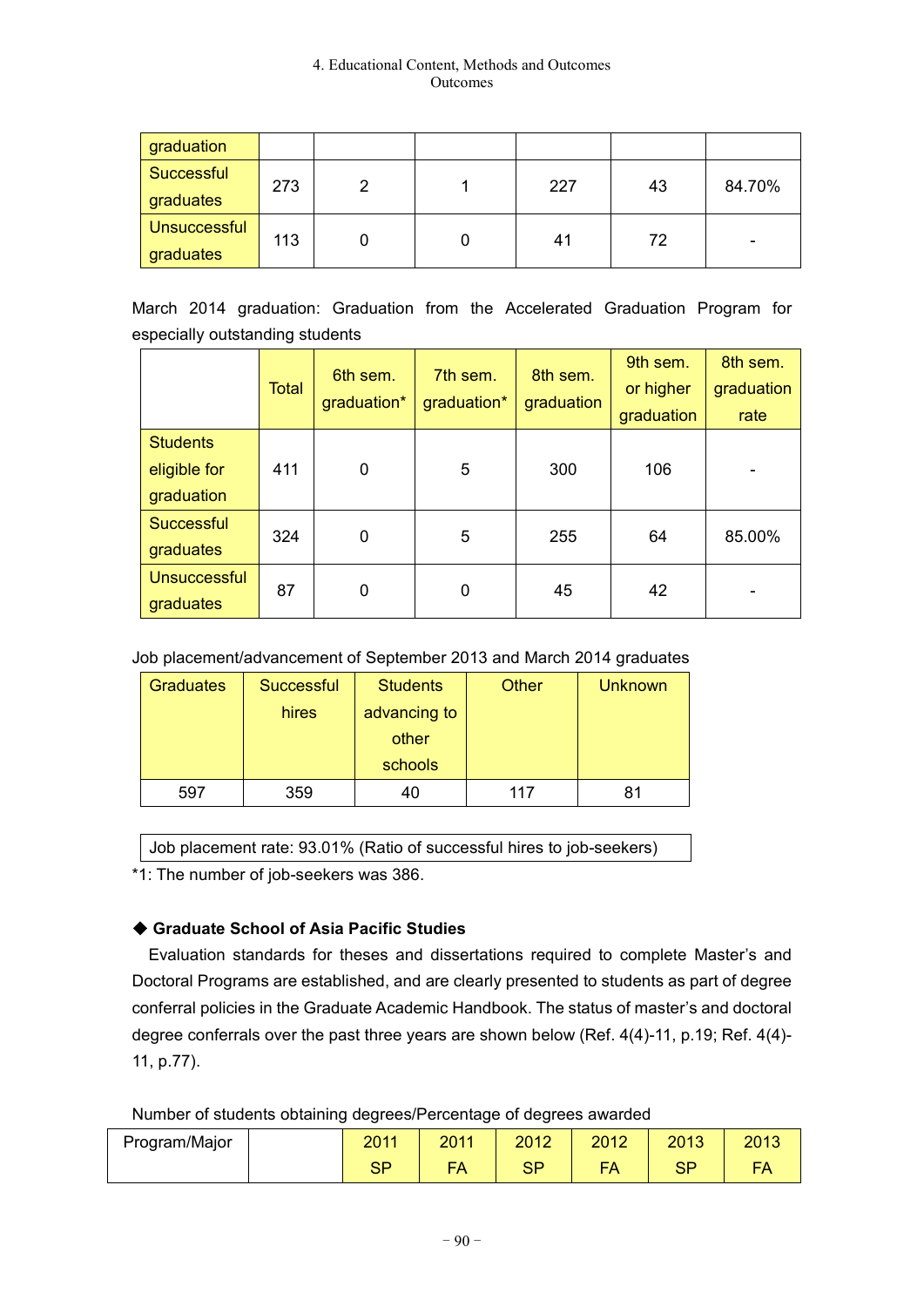| Master's<br>Program /<br><b>Major in Asia</b><br><b>Pacific Studies</b> | <b>Number</b>    | 5              | 5      | $\overline{2}$ | 1      | 4      | 0      |
|-------------------------------------------------------------------------|------------------|----------------|--------|----------------|--------|--------|--------|
|                                                                         | <b>Scheduled</b> | $\overline{7}$ | 7      | 5              | 3      | 5      |        |
|                                                                         | <b>Degree</b>    |                |        |                |        |        |        |
|                                                                         | conferral        |                |        |                |        |        |        |
|                                                                         | rate             | 71.43%         | 71.43% | 40.0%          | 33.33% | 80.0%  | 0%     |
| Master's                                                                | <b>Number</b>    | 56             | 12     | 47             | 8      | 35     | 6      |
| Program /                                                               | <b>Scheduled</b> | 56             | 13     | 48             | 9      | 36     | 7      |
| Major in                                                                | <b>Degree</b>    |                |        |                |        |        |        |
| <b>International</b>                                                    | conferral        |                |        |                |        |        |        |
| Cooperation                                                             | rate             |                |        |                |        |        |        |
| <b>Policy</b>                                                           |                  | 100.0%         | 92.31% | 97.92%         | 88.89% | 97.22% | 85.71% |
| <b>Doctoral</b><br>Program                                              | <b>Number</b>    | 3              | 3      | 13             | 10     | 6      | 5      |
|                                                                         | <b>Scheduled</b> | 17             | 17     | 30             | 21     | 17     | 17     |
|                                                                         | <b>Degree</b>    |                |        |                |        |        |        |
|                                                                         | conferral        |                |        |                |        |        |        |
|                                                                         | rate             | 17.65%         | 17.65% | 43.33%         | 47.62% | 35.29% | 29.41% |

We reformed the curriculum in AY2014 and revised the screening framework for final written assignments (i.e., master's thesis, independent final report or case study). Now, twoperson screening teams (the supervisor and another APU faculty member) screen both types of final written assignments, namely, master's theses and research reports. With regard to seminar supervision, regular presentations are held in each Division within the major where all of the faculty in the respective Divisions can verify the progress of students' research plans and provide guidance. With this system, students can receive objective evaluations from the point of enrollment onwards, thereby improving the objectivity, transparency and stringency of research supervision and screening.

In the GSA Doctoral Program, it has been stipulated that one external examiner is to be appointed in order to assure the objectivity and stringency of screenings of dissertations in partial fulfillment of the award of a PhD.

### ◆ **Graduate School of Management**

Evaluation standards for the master's thesis required to complete the program are established and are clearly presented to students as part of degree conferral policies in the Graduate Academic Handbook. The status of degree conferrals over the past three years are shown below (Ref. 4(4)-11, p.49).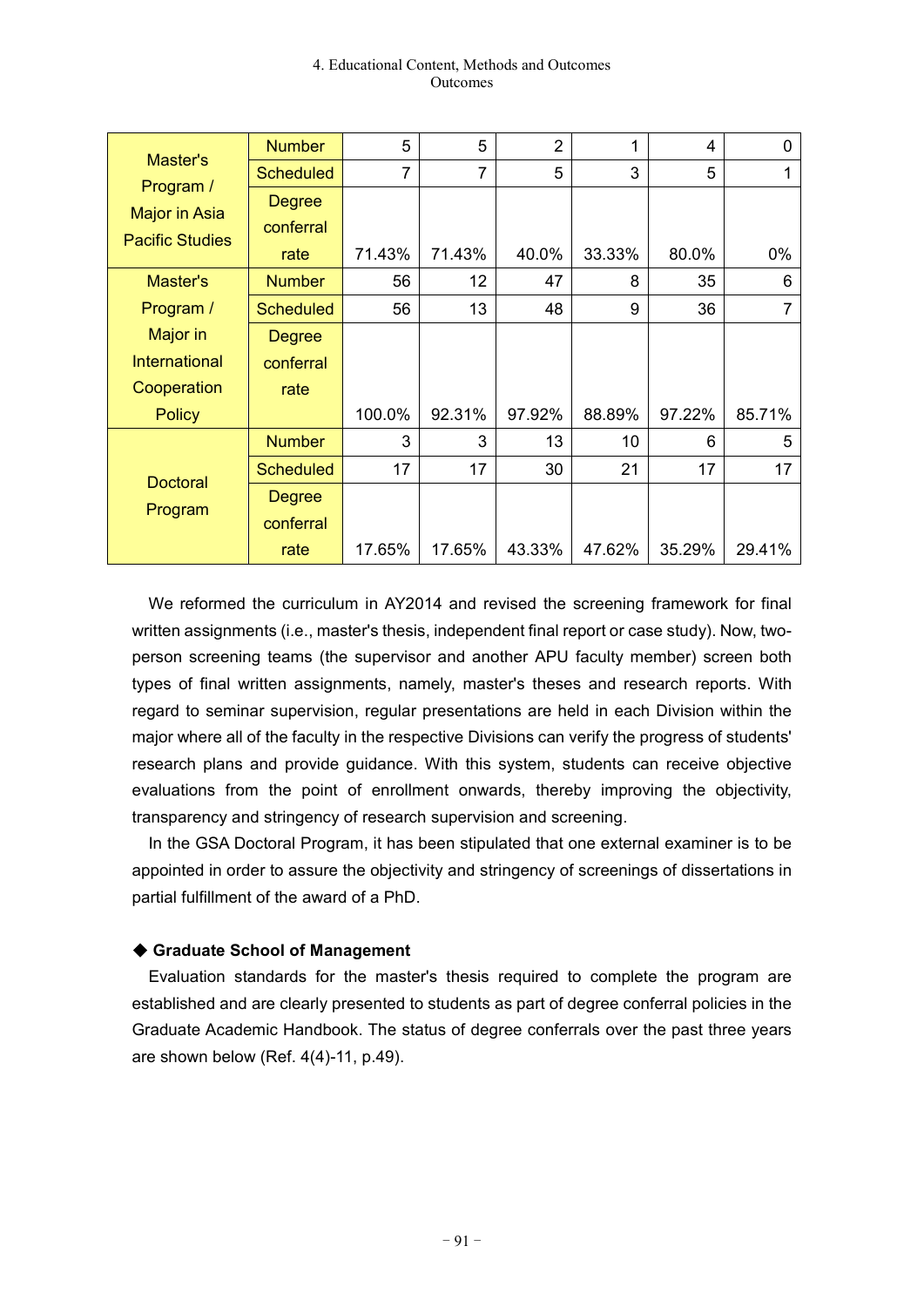|          |                  | 2011 SP | <b>2011 FA</b> | 2012 SP | 2012 FA | 2013 SP | 2013 FA |
|----------|------------------|---------|----------------|---------|---------|---------|---------|
| Master's | <b>Number</b>    | 19      | 9              | 6       | 6       | 22      | 13      |
|          | <b>Scheduled</b> | 20      | 10             | 6       |         | 23      | 13      |
|          | <b>Degree</b>    |         |                |         |         |         |         |
|          | conferral        | 95.0%   | 90.0%          | 100%    | 85.71%  | 95.65%  | 100%    |
|          | rate             |         |                |         |         |         |         |

### Number of students obtaining degrees/Percentage of degrees awarded

We reformed the curriculum in AY2014 and revised the screening framework for final written assignments (i.e., master's thesis, independent final report or case study). Now, twoperson screening teams (the supervisor and another APU faculty member) screen the final written assignments, and based on the results, the final screening results are confirmed by a Screening Committee established within the Graduate School. With regard to seminar supervision, all students are required to participate in a seminar in which they report on the progress of their research plans in their third semester (i.e., the semester before their final semester). In this way, we have improved the objectivity, transparency and stringency of research supervision and screening.

# **2. Assessment**

# **(1) Items that are Showing Results**

# ◆ **University-wide**

# 1) Development of methods to measure learning outcomes

The development of learning outcome measurement methods is making progress in language education, freshman education, overseas educational programs, and the AACSB accreditation process. A range of approaches is being used, including rubrics (language education, freshman education), portfolios (overseas educational programs) and comprehensive assessments of educational objectives (AACSB: rubrics, tests, etc.).

# 2) Study time outside of class

Due to aspects such as final exam score weight settings, Class Evaluation Surveys, faculty assessment and the use of GPAs for priority registration, other internal selections and scholarship selection, APU students study more outside of class than the average Japanese university students, as described above.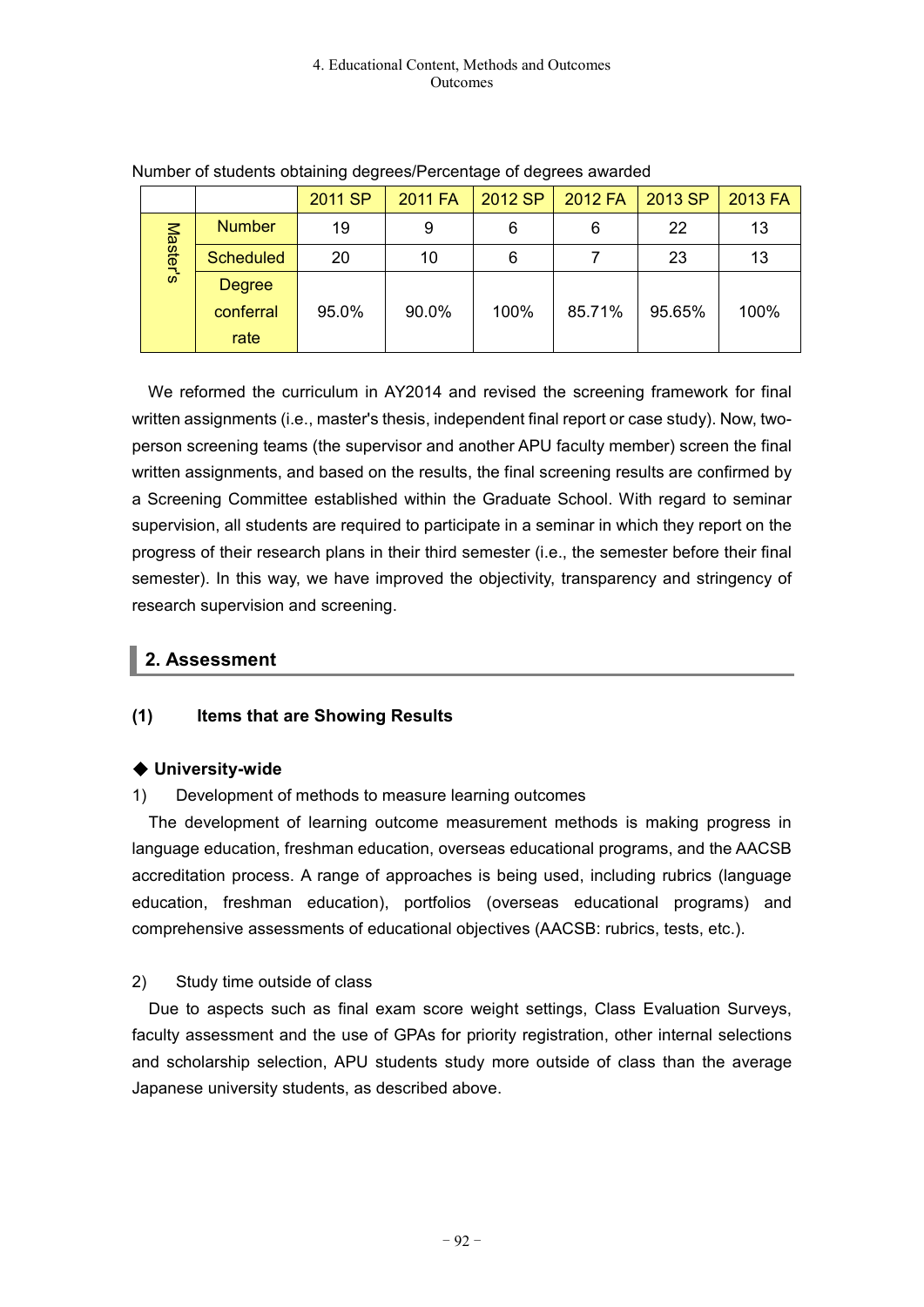## ◆ **College of International Management**

## ◆ **Graduate School of Management**

1) Initiatives toward internationally-compatible education

APM and GSM are in the process of obtaining accreditation from AACSB and are slated to acquire said accreditation by the end of AY2015. For this accreditation evaluation, assurance of learning (AOL) is a very important standard, so it is necessary to clearly state learning goals and measure the learning objectives (i.e., quantifiable knowledge and abilities that should be acquired by students) which make up the learning goals. In approaches for AOL, quantifiers such as rubrics are used to measure learning objectives, and improvements are implemented for unmet goals in a total system (This is called "closing the loop" in the AACSB process) (Ref. 4(4)-12; Ref. 4(4)-13).

### **(2) Areas for Improvement**

### ◆ **University-wide**

1) Surveys

Since we switched from a paper to an online questionnaire for the Student Life Survey, the response rate fell from 19.6% (2011) to 7.3% (2012). In AY2013, we reviewed the content and format of the survey and achieved an improved response rate of 38.4%, but we still need to boost this rate further. We also need to enhance surveys that seek to measure student growth aside from the Class Evaluation Survey.

# **3. Strategic Direction for the Future**

### **(1) Items that are Showing Results**

### ◆ **University-wide**

1) Development of methods to measure learning outcomes

We are working to measure learning outcomes, but many issues remain since our approach is piecemeal. For example, even though we recognize that companies view our students as talent who can work with others beyond the borders of ethnicity and nationality, we have not been able to objectively assess this skill. Going forward, we intend to make the quality of our education known both within and outside the university by visualizing and clarifying this measurement process and our achievements. Specific measures include plans for Institutional Research (IR), the measurement of learning outcomes, and work to develop comprehensive educational objective measurement methods (Ref. 4(4)-14).

### 2) Study time outside of class

There is no data that can objectively explain study time outside of class aside from the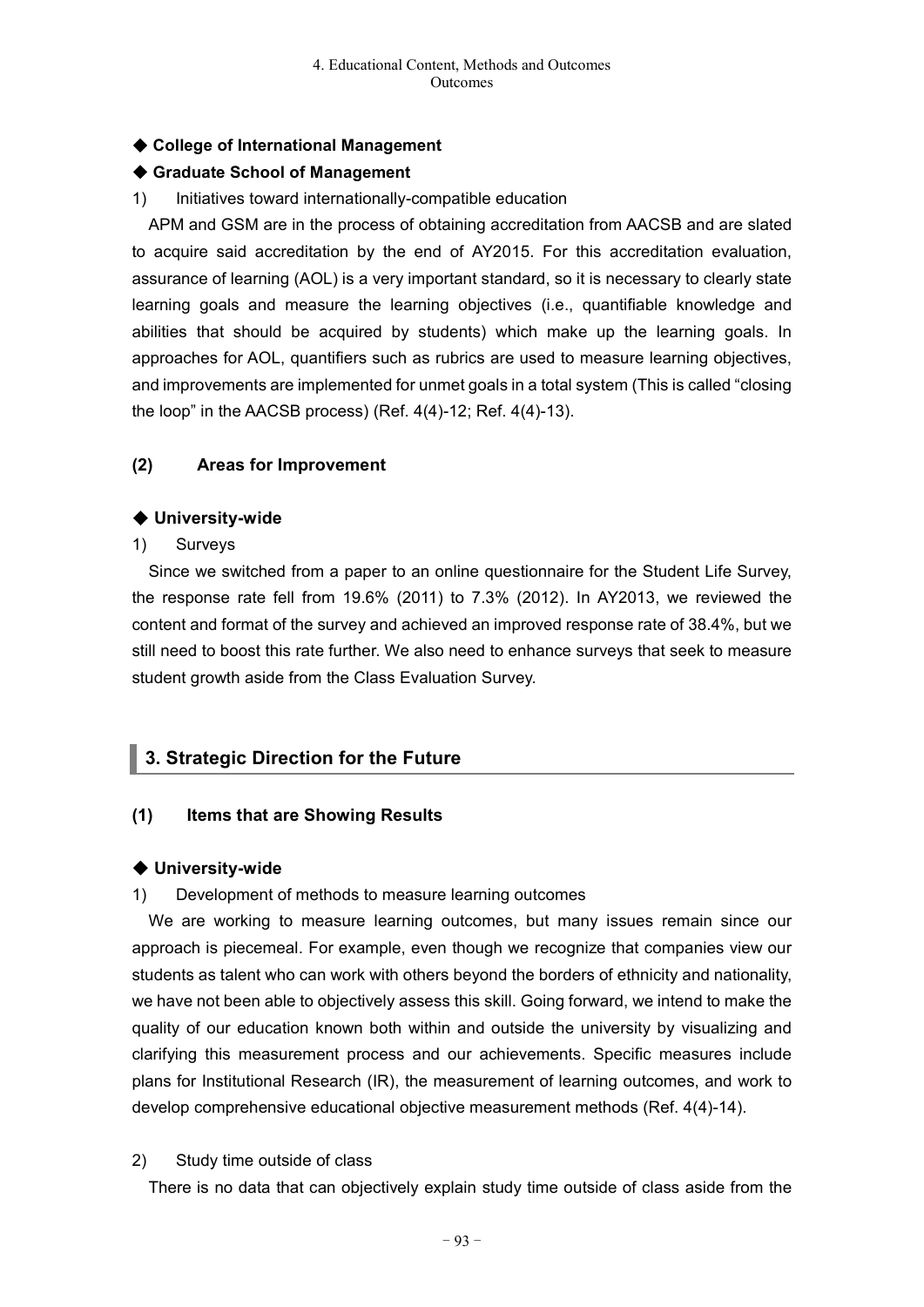Student Life Survey. To improve upon how we conduct the Student Life Survey, we will increase the amount of data we collect. Also, by interviewing certain segments of the student body, we will enact policies to boost student study time outside of class and seek to further improve the situation.

## ◆ **College of International Management**

### ◆ **Graduate School of Management**

1) Initiatives toward internationally-compatible education

Through the assurance of learning (AOL) framework, we will develop efforts to assure of learning quality even further, and we will promote internationally-compatible education.

## **(2) Areas for Improvement**

## ◆ **University-wide**

1) Surveys

We are currently promoting Institutional Research (IR) as a means to visualize our achievements and issues, and we have dramatically improved the Student Life Survey. In the AY2014 Graduation Survey as well, we will associate individual data from the time of enrollment to that at the time of graduation and conduct an analysis thereof. Furthermore, we will work to improve the response rate on the Class Evaluation Survey.

# **4. Supporting Resources**

- 4(4)-1: AAC&U VALUE RUBRIC
- 4(4)-2: Rubric for English language subjects
- 4(4)-3: AY2013 First-Year Student Workshop Preliminary and Follow-up Surveys
- 4(4)-4: Portfolio software used to visualize student growth through the formation of learning communities
- 4(4)-5: Standard 16: Undergraduate Learning Goals
- 4(4)-6: Standard 18: Master's Level General Management Learning Goals
- 4(4)-7: Ritsumeikan Asia Pacific University University Regulations (same as Ref. 1- 2)
- 4(4)-8: Ritsumeikan Asia Pacific University Higher Degree Regulations
- 4(4)-9: Ritsumeikan Asia Pacific University Faculty Council Regulations (same as Ref. 2-2)
- 4(4)-10: Ritsumeikan Asia Pacific University Graduate School Faculty Council Regulations (same as Ref. 2-3)
- 4(4)-11: 2014 Graduate Academic Handbook (same as Ref. 1-9)
- 4(4)-12: College of International Management Curriculum Alignment Matrix, APU homepage (same as Ref. 4(1)-2)